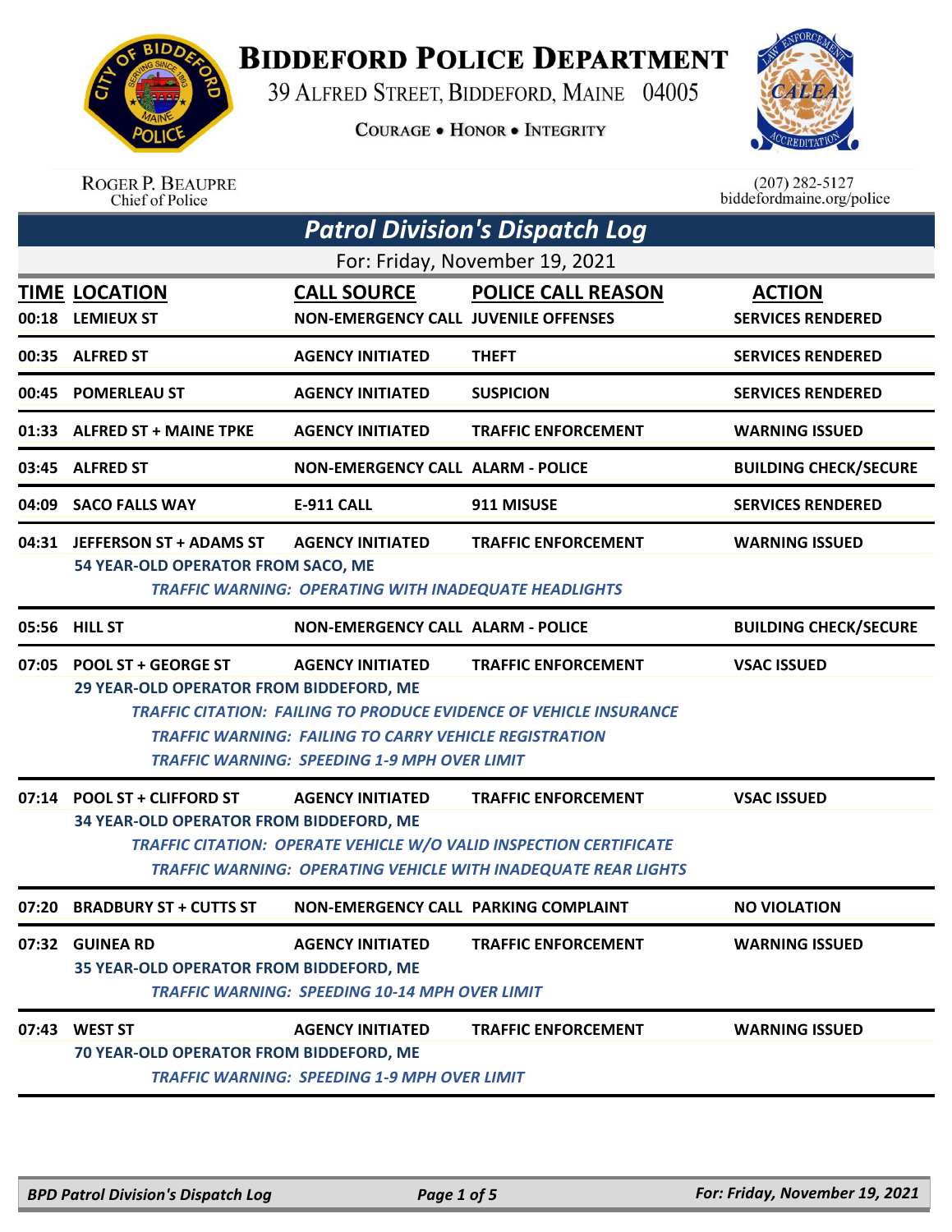| <b>TIME LOCATION</b>                                                                                                         | <b>CALL SOURCE</b>                                    | <b>POLICE CALL REASON</b>                                                             | <b>ACTION</b>               |
|------------------------------------------------------------------------------------------------------------------------------|-------------------------------------------------------|---------------------------------------------------------------------------------------|-----------------------------|
| 08:22 HILL ST<br>59 YEAR-OLD OPERATOR FROM BIDDEFORD, ME                                                                     | <b>AGENCY INITIATED</b>                               | <b>TRAFFIC ENFORCEMENT</b>                                                            | <b>VSAC ISSUED</b>          |
|                                                                                                                              |                                                       | <b>TRAFFIC CITATION: FAILING TO PRODUCE EVIDENCE OF VEHICLE INSURANCE</b>             |                             |
|                                                                                                                              |                                                       | TRAFFIC WARNING: OPERATE VEHICLE W/O VALID INSPECTION CERTIFICATE                     |                             |
| 08:29 ADAMS ST                                                                                                               | <b>AGENCY INITIATED</b>                               | <b>PAPERWORK</b>                                                                      | <b>PAPERWORK NOT SERVED</b> |
| 08:36 MAIN ST + WASHINGTON ST AGENCY INITIATED                                                                               |                                                       | <b>PAPERWORK</b>                                                                      | <b>PAPERWORK SERVED</b>     |
| 09:00 MAIN ST                                                                                                                | <b>AGENCY INITIATED</b>                               | <b>ANIMAL COMPLAINT</b>                                                               | <b>NO VIOLATION</b>         |
| 09:02 DECARY RD                                                                                                              | NON-EMERGENCY CALL TRESPASSING                        |                                                                                       | <b>SUMMONS ISSUED</b>       |
| <b>CHARGE: ATTACHING FALSE PLATES</b>                                                                                        |                                                       | DEFENDANT: OLASUPO S AWOLERU  AGE: 43  RESIDENT OF: AVON, MA                          |                             |
|                                                                                                                              |                                                       |                                                                                       |                             |
| 09:07 POOL ST + DECARY RD<br>57 YEAR-OLD OPERATOR FROM BIDDEFORD, ME                                                         | <b>AGENCY INITIATED</b>                               | <b>TRAFFIC ENFORCEMENT</b>                                                            | <b>WARNING ISSUED</b>       |
|                                                                                                                              | <b>TRAFFIC WARNING: SPEEDING 10-14 MPH OVER LIMIT</b> |                                                                                       |                             |
| 09:32 ELM ST                                                                                                                 | <b>NON-EMERGENCY CALL CHECK WELFARE</b>               |                                                                                       | <b>GONE ON ARRIVAL</b>      |
| 09:50 WENTWORTH ST                                                                                                           | <b>NON-EMERGENCY CALL SUSPICION</b>                   |                                                                                       | <b>UNFOUNDED</b>            |
| 09:56 ROBERTS ST                                                                                                             | <b>NON-EMERGENCY CALL SUSPICION</b>                   |                                                                                       | <b>SERVICES RENDERED</b>    |
| 10:00 ELM ST                                                                                                                 | <b>AGENCY INITIATED</b>                               | <b>OUT FOR FOLLOW UP</b>                                                              | <b>SERVICES RENDERED</b>    |
| 10:31 POOL ST                                                                                                                | <b>AGENCY INITIATED</b>                               | <b>TRAFFIC ENFORCEMENT</b>                                                            | <b>VSAC ISSUED</b>          |
| 54 YEAR-OLD OPERATOR FROM BIDDEFORD, ME<br><b>TRAFFIC CITATION: FAILING TO NOTIFY STATE OF NAME AND ADDRESS CHANGE</b>       |                                                       |                                                                                       |                             |
|                                                                                                                              |                                                       | TRAFFIC CITATION: OPERATE VEHICLE W/O VALID INSPECTION CERTIFICATE                    |                             |
| 10:40 PIERSONS LN                                                                                                            | <b>E-911 CALL</b>                                     | 911 MISUSE                                                                            | <b>SERVICES RENDERED</b>    |
| 10:56 POOL ST + SEVIGNY AVE                                                                                                  | <b>AGENCY INITIATED</b>                               | <b>TRAFFIC ENFORCEMENT</b>                                                            | <b>WARNING ISSUED</b>       |
| <b>46 YEAR-OLD OPERATOR FROM BIDDEFORD, ME</b><br><b>TRAFFIC WARNING: FAILING TO NOTIFY STATE OF NAME AND ADDRESS CHANGE</b> |                                                       |                                                                                       |                             |
| <b>TRAFFIC WARNING: SPEEDING 1-9 MPH OVER LIMIT</b>                                                                          |                                                       |                                                                                       |                             |
| 10:58 POMERLEAU ST                                                                                                           | <b>WALK-IN AT STATION</b>                             | <b>VIOL OF BAIL CONDITIONS</b>                                                        | <b>REPORT TAKEN</b>         |
| 11:01 WENTWORTH ST                                                                                                           | NON-EMERGENCY CALL HARASSMENT                         |                                                                                       | <b>SERVICES RENDERED</b>    |
| 11:03 ELM ST                                                                                                                 | <b>E-911 CALL</b>                                     | 911 MISUSE                                                                            | <b>SERVICES RENDERED</b>    |
| 11:12 WEST ST                                                                                                                | <b>AGENCY INITIATED</b>                               | <b>TRAFFIC ENFORCEMENT</b>                                                            | <b>VSAC ISSUED</b>          |
| 38 YEAR-OLD OPERATOR FROM KENNEBUNKPORT, ME                                                                                  |                                                       | TRAFFIC CITATION: OPERATE VEHICLE W/O VALID INSPECTION CERTIFICATE                    |                             |
|                                                                                                                              |                                                       | TRAFFIC WARNING: 2Y OR OLDER & WGHS 55LBS OR LESS NOT SECURED IN CHD RESTRAINT 1ST OF |                             |
| TRAFFIC WARNING: FAILING TO HAVE MOTOR VEHICLE LICENSE IN POSSESION                                                          |                                                       |                                                                                       |                             |
| <b>TRAFFIC WARNING: SPEEDING 1-9 MPH OVER LIMIT</b>                                                                          |                                                       |                                                                                       |                             |
| 11:31 ADAMS ST                                                                                                               |                                                       | NON-EMERGENCY CALL MENTAL ILLNESS CASES                                               | <b>SERVICES RENDERED</b>    |
|                                                                                                                              |                                                       |                                                                                       |                             |

*BPD Patrol Division's Dispatch Log Page 2 of 5 For: Friday, November 19, 2021*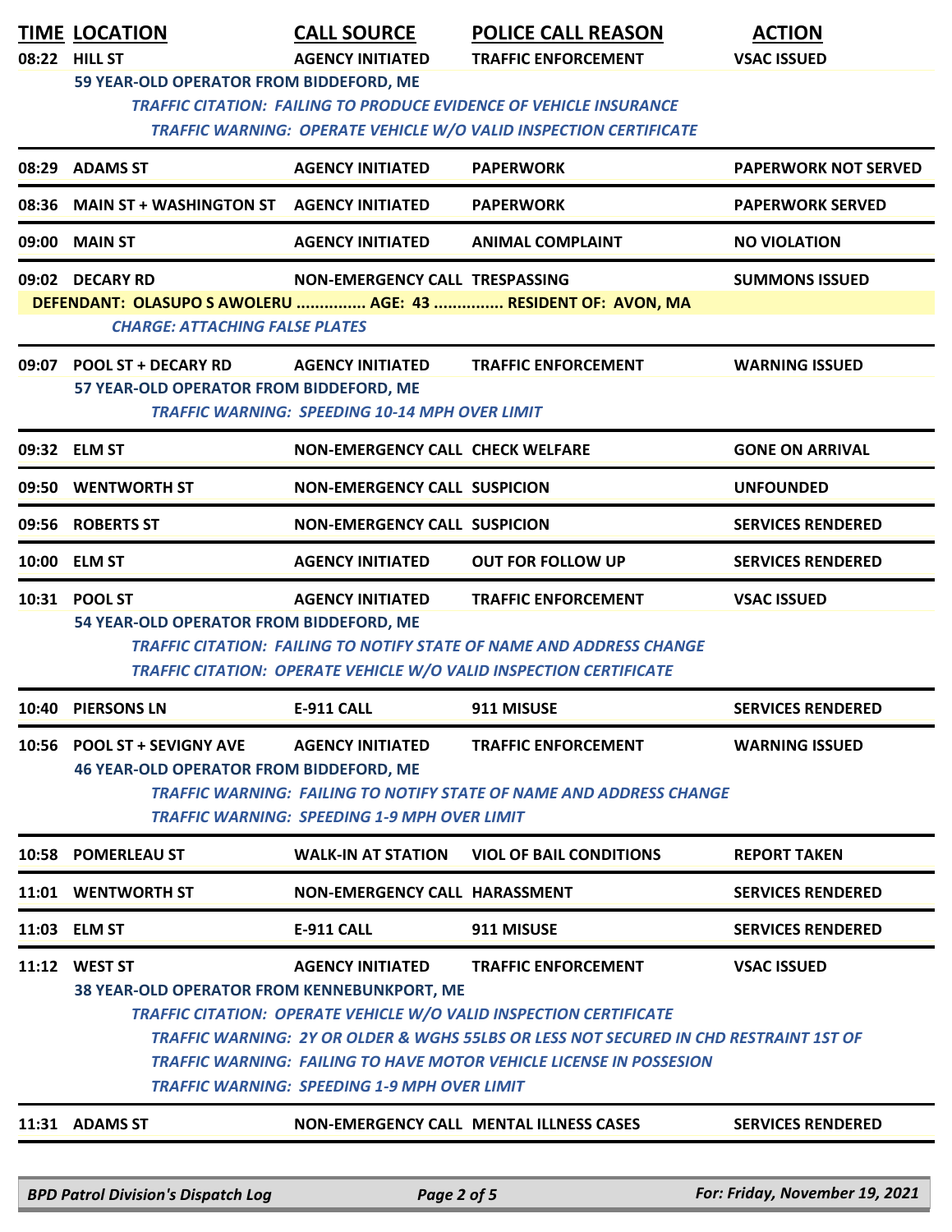| <b>TIME LOCATION</b><br>11:33 WEST ST<br>43 YEAR-OLD OPERATOR FROM BIDDEFORD, ME                                                                                                                                                                                                                                                                                                                                                                     | <b>CALL SOURCE</b><br><b>AGENCY INITIATED</b>                                     | <b>POLICE CALL REASON</b><br><b>TRAFFIC ENFORCEMENT</b>                                         | <b>ACTION</b><br><b>WARNING ISSUED</b> |  |
|------------------------------------------------------------------------------------------------------------------------------------------------------------------------------------------------------------------------------------------------------------------------------------------------------------------------------------------------------------------------------------------------------------------------------------------------------|-----------------------------------------------------------------------------------|-------------------------------------------------------------------------------------------------|----------------------------------------|--|
|                                                                                                                                                                                                                                                                                                                                                                                                                                                      | <b>TRAFFIC WARNING: SPEEDING 1-9 MPH OVER LIMIT</b>                               | <b>TRAFFIC WARNING: OPERATING VEHICLE WITH INADEQUATE BRAKE LIGHTS</b>                          |                                        |  |
| 11:41 WEST ST<br>59 YEAR-OLD OPERATOR FROM SPRINGVALE, ME                                                                                                                                                                                                                                                                                                                                                                                            | <b>AGENCY INITIATED</b><br><b>TRAFFIC WARNING: SPEEDING 10-14 MPH OVER LIMIT</b>  | <b>TRAFFIC ENFORCEMENT</b>                                                                      | <b>WARNING ISSUED</b>                  |  |
| 11:44 MAIN ST + EMERY ST                                                                                                                                                                                                                                                                                                                                                                                                                             | <b>AGENCY INITIATED</b>                                                           | <b>MISSING SIGN</b>                                                                             | <b>REFERRED OTHER AGENCY</b>           |  |
| 11:48 CENTURY DR + WEST ST<br><b>64 YEAR-OLD OPERATOR FROM BIDDEFORD, ME</b>                                                                                                                                                                                                                                                                                                                                                                         | <b>AGENCY INITIATED</b><br><b>TRAFFIC CITATION: SPEEDING 10-14 MPH OVER LIMIT</b> | <b>TRAFFIC ENFORCEMENT</b>                                                                      | <b>VSAC ISSUED</b>                     |  |
| 11:58 MAPLEWOOD AVE                                                                                                                                                                                                                                                                                                                                                                                                                                  | <b>AGENCY INITIATED</b>                                                           | <b>PAPERWORK</b>                                                                                | <b>SUMMONS ISSUED</b>                  |  |
| DEFENDANT: JUVENILE - S  AGE: 13  RESIDENT OF: BIDDEFORD, ME<br><b>CHARGE: UNLAWFUL SEXUAL CONTACT</b><br><b>CHARGE: UNLAWFUL SEXUAL TOUCHING</b>                                                                                                                                                                                                                                                                                                    |                                                                                   |                                                                                                 |                                        |  |
| 11:59 WEST ST<br><b>42 YEAR-OLD OPERATOR FROM FREEPORT, ME</b>                                                                                                                                                                                                                                                                                                                                                                                       | <b>AGENCY INITIATED</b><br><b>TRAFFIC WARNING: FAILURE TO REGISTER VEHICLE</b>    | <b>TRAFFIC ENFORCEMENT</b><br>TRAFFIC WARNING: OPERATE VEHICLE W/O VALID INSPECTION CERTIFICATE | <b>WARNING ISSUED</b>                  |  |
| 12:19 HILL ST<br><b>AGENCY INITIATED</b><br><b>TRAFFIC ENFORCEMENT</b><br><b>VSAC ISSUED</b><br>33 YEAR-OLD OPERATOR FROM BRUNSWICK, ME<br><b>TRAFFIC CITATION: FAILURE TO REGISTER VEHICLE</b><br><b>TRAFFIC CITATION: OPERATE VEHICLE W/O VALID INSPECTION CERTIFICATE</b><br>TRAFFIC CITATION: PASS 18 OR OLDER; OPER NOT PROPERLY SECURED IN SEAT BELT 2ND OFFENSE<br><b>TRAFFIC WARNING: FAILING TO NOTIFY STATE OF NAME AND ADDRESS CHANGE</b> |                                                                                   |                                                                                                 |                                        |  |
| 13:04 MAIN ST                                                                                                                                                                                                                                                                                                                                                                                                                                        |                                                                                   | NON-EMERGENCY CALL VEHICLE CRASH - POLICE ONLY                                                  | <b>SERVICES RENDERED</b>               |  |
| 13:10 MEDICAL CENTER DR                                                                                                                                                                                                                                                                                                                                                                                                                              |                                                                                   | NON-EMERGENCY CALL CRIM THREAT / TERRORIZING                                                    | <b>REPORT TAKEN</b>                    |  |
| 13:12 WEST ST + ELM ST                                                                                                                                                                                                                                                                                                                                                                                                                               | <b>E-911 CALL</b>                                                                 | <b>VEHICLE CRASH - POLICE ONLY</b>                                                              | <b>STATE FORM TAKEN</b>                |  |
| 13:22 ALFRED ST                                                                                                                                                                                                                                                                                                                                                                                                                                      | <b>AGENCY INITIATED</b>                                                           | <b>OUT FOR FOLLOW UP</b>                                                                        | <b>SERVICES RENDERED</b>               |  |
| 13:23 DRAPEAU ST                                                                                                                                                                                                                                                                                                                                                                                                                                     | <b>NON-EMERGENCY CALL BURGLARY</b>                                                |                                                                                                 | <b>REPORT TAKEN</b>                    |  |
| 13:24 GREENFIELD LN                                                                                                                                                                                                                                                                                                                                                                                                                                  |                                                                                   | NON-EMERGENCY CALL VEHICLE CRASH - POLICE ONLY                                                  | <b>STATE FORM TAKEN</b>                |  |
| 13:41 MAPLEWOOD AVE                                                                                                                                                                                                                                                                                                                                                                                                                                  | <b>E-911 CALL</b>                                                                 | 911 MISUSE                                                                                      | <b>UNFOUNDED</b>                       |  |
| 13:45 SUMMER ST                                                                                                                                                                                                                                                                                                                                                                                                                                      | <b>NON-EMERGENCY CALL FIGHTS</b>                                                  |                                                                                                 | <b>REPORT TAKEN</b>                    |  |
| 13:55 MAIN ST + FOSS ST                                                                                                                                                                                                                                                                                                                                                                                                                              |                                                                                   | NON-EMERGENCY CALL VEHICLE CRASH - POLICE ONLY                                                  | <b>STATE FORM TAKEN</b>                |  |
| 14:02 ELM ST + UNION ST                                                                                                                                                                                                                                                                                                                                                                                                                              | NON-EMERGENCY CALL ANIMAL COMPLAINT                                               |                                                                                                 | <b>SERVICES RENDERED</b>               |  |
| 14:18 POOL ST                                                                                                                                                                                                                                                                                                                                                                                                                                        | <b>E-911 CALL</b>                                                                 | <b>CHECK WELFARE</b>                                                                            | <b>NEGATIVE CONTACT</b>                |  |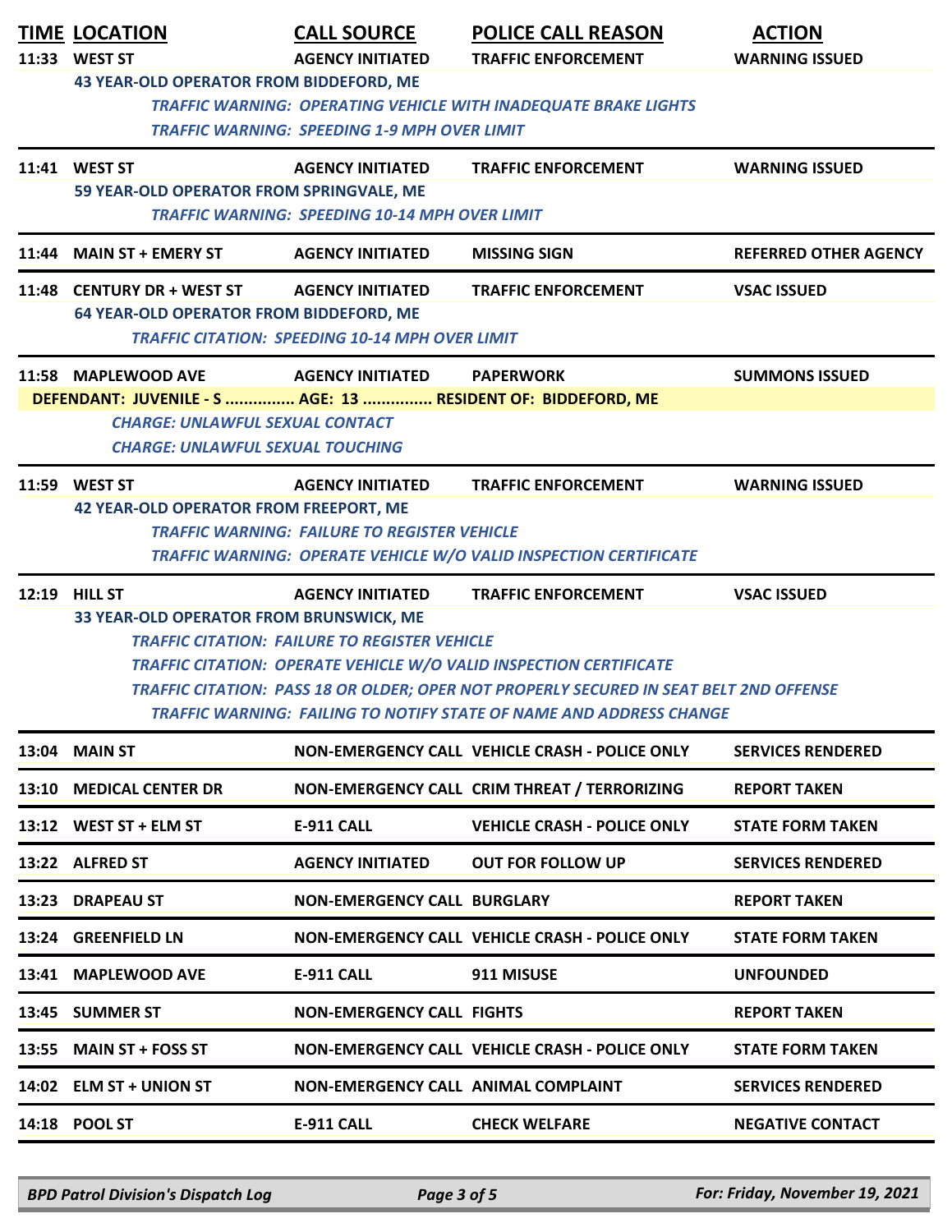|                                                                                                                                                                                                                                                                         | <b>TIME LOCATION</b><br>14:59 MAIN ST                                                                                                                                           | <b>CALL SOURCE</b><br><b>NON-EMERGENCY CALL CHECK WELFARE</b>                   | <b>POLICE CALL REASON</b>                                               | <b>ACTION</b><br><b>SERVICES RENDERED</b> |  |  |
|-------------------------------------------------------------------------------------------------------------------------------------------------------------------------------------------------------------------------------------------------------------------------|---------------------------------------------------------------------------------------------------------------------------------------------------------------------------------|---------------------------------------------------------------------------------|-------------------------------------------------------------------------|-------------------------------------------|--|--|
|                                                                                                                                                                                                                                                                         | 15:08 MAIN ST<br>NON-EMERGENCY CALL WARRANT ARREST<br><b>ARREST(S) MADE</b><br>DEFENDANT: KAYLA ANN GAGNE  AGE: 34  RESIDENT OF: BIDDEFORD, ME<br><b>CHARGE: WARRANT ARREST</b> |                                                                                 |                                                                         |                                           |  |  |
|                                                                                                                                                                                                                                                                         | 15:24 BOULDER WAY                                                                                                                                                               | NON-EMERGENCY CALL SHOPLIFTING                                                  |                                                                         | <b>REPORT TAKEN</b>                       |  |  |
|                                                                                                                                                                                                                                                                         | 15:28 MAIN ST                                                                                                                                                                   | <b>AGENCY INITIATED</b>                                                         | <b>OUT FOR FOLLOW UP</b>                                                | <b>SERVICES RENDERED</b>                  |  |  |
|                                                                                                                                                                                                                                                                         | 15:34 ALFRED ST                                                                                                                                                                 | <b>NON-EMERGENCY CALL BOLO</b>                                                  |                                                                         | <b>NEGATIVE CONTACT</b>                   |  |  |
|                                                                                                                                                                                                                                                                         | 15:56 ALFRED ST                                                                                                                                                                 | <b>WALK-IN AT STATION</b>                                                       | <b>OUT FOR FOLLOW UP</b>                                                | <b>SERVICES RENDERED</b>                  |  |  |
|                                                                                                                                                                                                                                                                         | 16:19 BIRCH ST                                                                                                                                                                  | NON-EMERGENCY CALL CIVIL COMPLAINT                                              |                                                                         | <b>CIVIL COMPLAINT</b>                    |  |  |
|                                                                                                                                                                                                                                                                         | 16:23 CHERRY LN                                                                                                                                                                 |                                                                                 | NON-EMERGENCY CALL PROTECTION FROM ABUSE SERVICE SERVICES RENDERED      |                                           |  |  |
|                                                                                                                                                                                                                                                                         | 16:46 RAYMOND ST                                                                                                                                                                | <b>AGENCY INITIATED</b>                                                         | <b>OUT FOR FOLLOW UP</b>                                                | <b>SERVICES RENDERED</b>                  |  |  |
|                                                                                                                                                                                                                                                                         | 16:59 ALFRED ST                                                                                                                                                                 | NON-EMERGENCY CALL WARRANT ARREST                                               |                                                                         | <b>NEGATIVE CONTACT</b>                   |  |  |
|                                                                                                                                                                                                                                                                         | 17:13 MAIN ST                                                                                                                                                                   | <b>NON-EMERGENCY CALL SUSPICION</b>                                             |                                                                         | <b>FIELD INTERVIEW</b>                    |  |  |
|                                                                                                                                                                                                                                                                         | 17:43 ALFRED ST                                                                                                                                                                 | <b>AGENCY INITIATED</b>                                                         | <b>ASSIST CITIZEN</b>                                                   | <b>REPORT TAKEN</b>                       |  |  |
|                                                                                                                                                                                                                                                                         | 18:08 HIGH ST                                                                                                                                                                   | <b>NON-EMERGENCY CALL SUSPICION</b>                                             |                                                                         | <b>SERVICES RENDERED</b>                  |  |  |
|                                                                                                                                                                                                                                                                         | 18:57 WESTERN AVE + SOUTH ST                                                                                                                                                    | NON-EMERGENCY CALL TRAIN / RAIL CRASH                                           |                                                                         | <b>REPORT TAKEN</b>                       |  |  |
|                                                                                                                                                                                                                                                                         | 19:00 DRAPEAU ST                                                                                                                                                                | <b>NON-EMERGENCY CALL EXTRA PATROL</b>                                          |                                                                         | <b>SERVICES RENDERED</b>                  |  |  |
| 20:01 WENTWORTH ST<br>NON-EMERGENCY CALL DOMESTIC COMPLAINTS<br><b>ARREST(S) MADE</b><br>DEFENDANT: SAAD HASHIEM  AGE: 26  RESIDENT OF: BIDDEFORD, ME<br><b>CHARGE: DOMESTIC VIOLENCE, CRIMINAL THREATENING</b><br><b>TRAFFIC WARNING: FAILING TO STOP AT STOP SIGN</b> |                                                                                                                                                                                 |                                                                                 |                                                                         |                                           |  |  |
|                                                                                                                                                                                                                                                                         | 20:35 WATER $ST + HIGH ST$<br><b>43 YEAR-OLD OPERATOR FROM BIDDEFORD, ME</b>                                                                                                    | <b>AGENCY INITIATED</b><br><b>TRAFFIC WARNING: FAILING TO STOP AT STOP SIGN</b> | <b>TRAFFIC ENFORCEMENT</b>                                              | <b>WARNING ISSUED</b>                     |  |  |
|                                                                                                                                                                                                                                                                         | 21:29 WEST ST                                                                                                                                                                   | <b>NON-EMERGENCY CALL SUSPICION</b>                                             |                                                                         | <b>GONE ON ARRIVAL</b>                    |  |  |
| 21:49                                                                                                                                                                                                                                                                   | <b>GRANITE ST</b>                                                                                                                                                               | <b>NON-EMERGENCY CALL NOISE COMPLAINT</b>                                       |                                                                         | <b>SERVICES RENDERED</b>                  |  |  |
|                                                                                                                                                                                                                                                                         | 22:01 ALFRED ST                                                                                                                                                                 | <b>AGENCY INITIATED</b>                                                         | <b>DISABLED VEHICLE</b>                                                 | <b>SERVICES RENDERED</b>                  |  |  |
|                                                                                                                                                                                                                                                                         | 22:02 ALFRED ST<br><b>CHARGE: CRIMINAL TRESPASS</b>                                                                                                                             | <b>NON-EMERGENCY CALL TRESPASSING</b>                                           | DEFENDANT: MATTHEW RAYMOND CRESSEY  AGE: 40  RESIDENT OF: BIDDEFORD, ME | <b>SUMMONS ISSUED</b>                     |  |  |
|                                                                                                                                                                                                                                                                         | 23:07 ALFRED ST + ANDREWS RD                                                                                                                                                    | <b>NON-EMERGENCY CALL BOLO</b>                                                  |                                                                         | <b>NEGATIVE CONTACT</b>                   |  |  |
|                                                                                                                                                                                                                                                                         | 23:21 MAIN ST                                                                                                                                                                   | <b>AGENCY INITIATED</b>                                                         | <b>SUSPICION</b>                                                        | <b>SERVICES RENDERED</b>                  |  |  |